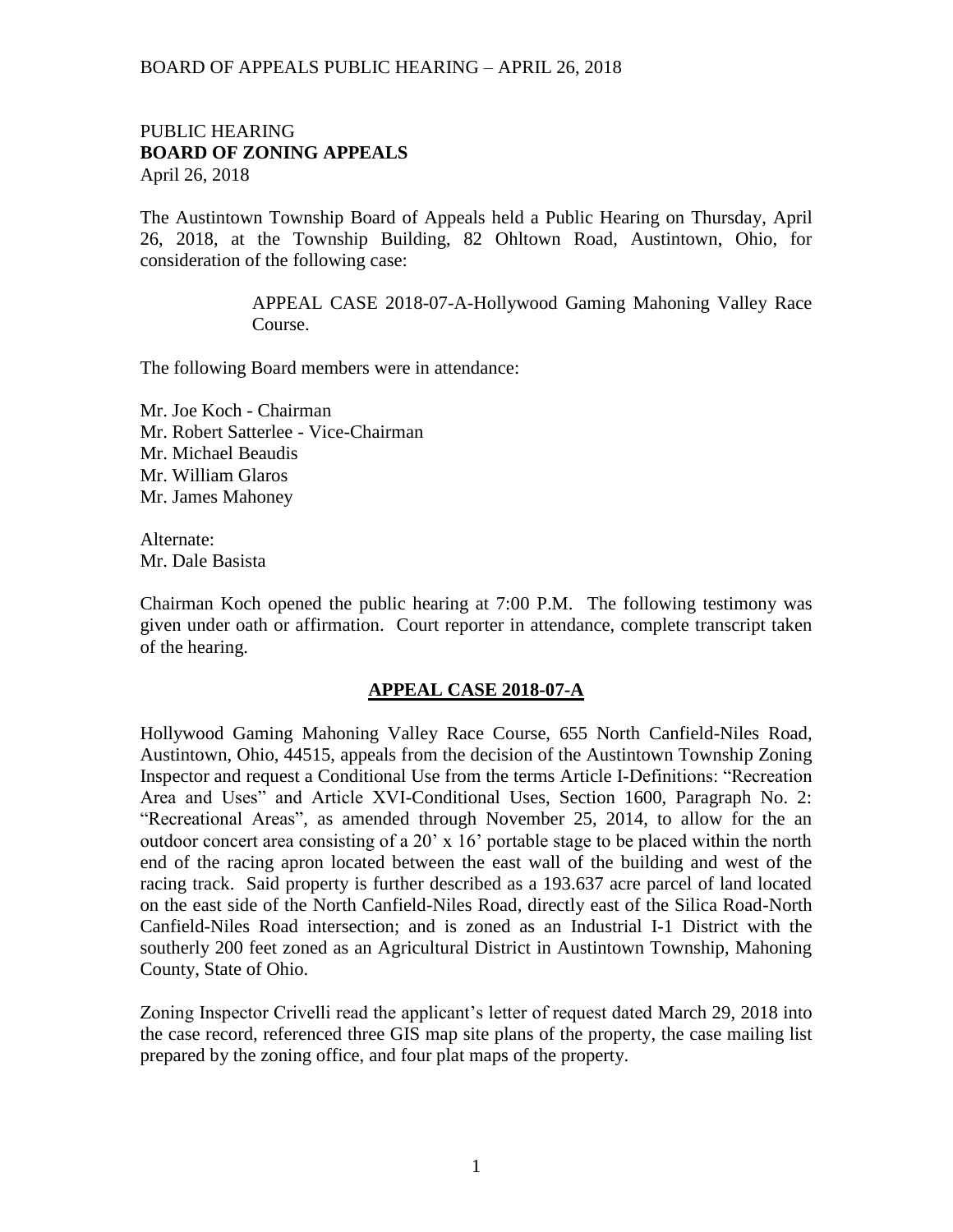Mr. Koch stated the mailing list for case 2018-07-A will be incorporated into the case record.

Mr. Koch inquired about the previous approval. Zoning Inspector Crivelli advised a larger venue was approved as a conditional use in 2014 but was never established and the conditional use expired without being implemented.

Kathy Lenhardt, Compliance and Road Manager, Hollywood Gaming Mahoning Valley Race Course, submitted a letter of permission from Anthony Fabiola, Vice-President and General Manger of Hollywood Gaming giving Ms. Lenhardt permission to represent him. The letter was read into the record by Zoning Inspector Crivelli and marked as Exhibit "A".

Ms. Lenhardt stated they are looking to hold free events and expecting 300 to 500 people to come into the area for retail and restaurants and to add another entertainment amenity for their patrons. A 20' x 16' portable stage will be placed at the north end of the racing apron facing south. They do not anticipate this being a nuisance to the community in terms of noise. A new addition to begin in June will also block noise. The event will be geared to patrons 21 and over and be contained inside the fenced racing area. The concerts will begin at 7:00 P.M. and last for 90 minutes with things being rapped up at dusk. They have adequate parking and full utilities.

Mr. Koch asked how high the stage would be. Ms. Lenhardt advised it would be three feet of the ground. It is housed on a trailer. The stage comes equipped with sound and lighting. The speakers are located on the stage.

Mr. Satterlee inquired as to the attendance number of 300 to 500 and had concerns abot larger crowds attending. Ms. Lenhardt stated they are not equipped to handle a large crowd. They are equipped to service the 300 to 500 range and their advertising will be geared to generating that many patrons. Mr. Satterlee asked if she was familiar with Sunrise Productions in Warren and how they operate. Ms. Lenhardt answered in the negative.

Mr. Koch asked if there would be additional seating. Ms. Lenhardt stated it was standing only with access into the racino. Alcohol will be served on the apron as permitted by the liquor license.

Mr. Beaudis inquired about future year's operations if this is approved. Ms. Lenhardt stated this is the first year and they hope it works and success or failure will determine at the future.

Mr. Satterlee observed they are asking approval for five concerts and what if they want to have more concerts next year. Zoning Inspector Crivelli advised if approved he will mainly monitor hours of operations. He suggested the parking is adequate and as part of the exhibit they will offer those specific concerts for this year, however, the conditional use will allow them to operate a concert venue as described. If there are problems now or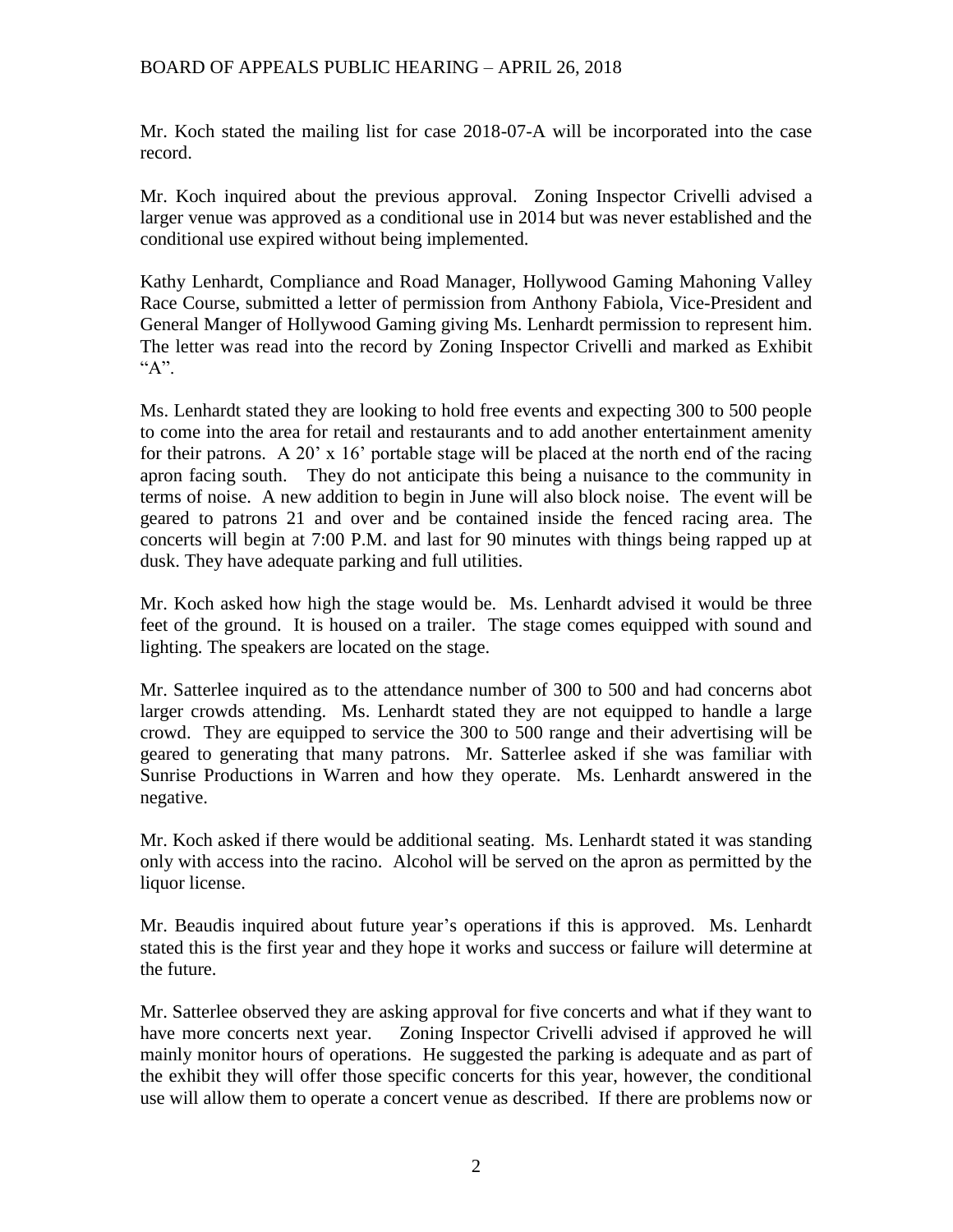in future years he will address it in writing to the applicant or require the applicant to reappear before the Board to resolve problems.

Mr. Koch asked if patrons can bring their own chairs or coolers. Ms. Lenhardt stated they would not be opposed to chairs. Patrons have to enter through a security area to get into the venue. They will not allow coolers. No one under 21 is allowed and security personal are posted at all entrances. They are not planning tents other than and 8' x10' for shade for the outdoor bar or a VIP area to the side.

Mr. Glaros asked about the first hearing and why the venue was not established after being approved. Zoning Inspector Crivelli stated the previous general manger advised they didn't have enough slot machines for a crowd of 1,500 so they decided not to make the investment.

There was discussion of underage customers and how the facility manages them and their future expansion plans.

Tom Payne, 5310 West Viola Drive, stated he met with Kathy and reviewed the plans and has no problems with it and thinks it is a good idea. He suggested they not do it on weekday nights as he works and goes to bed early. He expressed concerns about future years and this growing and they bring in Elton John or Eddie Money. He doesn't want speakers pointed at his house and his only concern is how it will operate in the future. Zoning Inspector Crivelli advised of the criteria for conditional uses as related to concert venues and referenced problems at a business across the street with a concert that was oversold as an example of how the enforce process works. Mr. Koch emphasized that they can be brought back to appear before the Board for future review. Mr. Payne stated he was satisfied

No one else in attendance to speak for the request.

No one else in attendance to speak against the request.

**2018-08-A-Hollywood Gaming Mahoning Valley Race Course:** Motion by Mr. Satterlee to approve the conditional use request with all testimony given before the Board.

Seconded by Mr. Glaros.

Roll call vote: Mr. Glaros - Yes; Mr. Beaudis – Yes; Mr. Mahoney – Yes; Mr. Satterlee – Yes; and Mr. Koch – Yes.

There being nothing further to come before the Board, the hearing was adjourned at 8:40 P.M.

AUSTINTOWN BOARD OF ZONING APPEALS